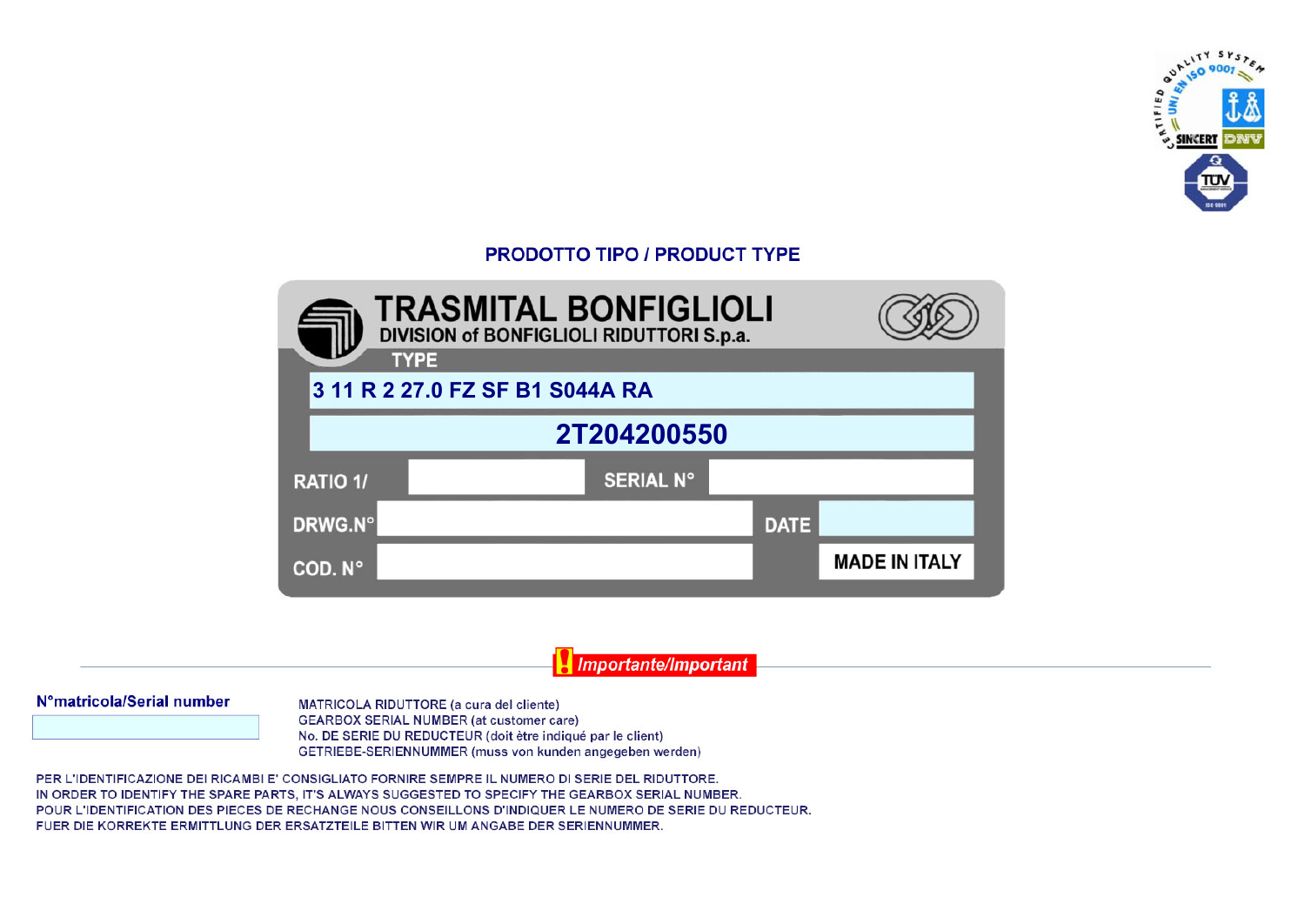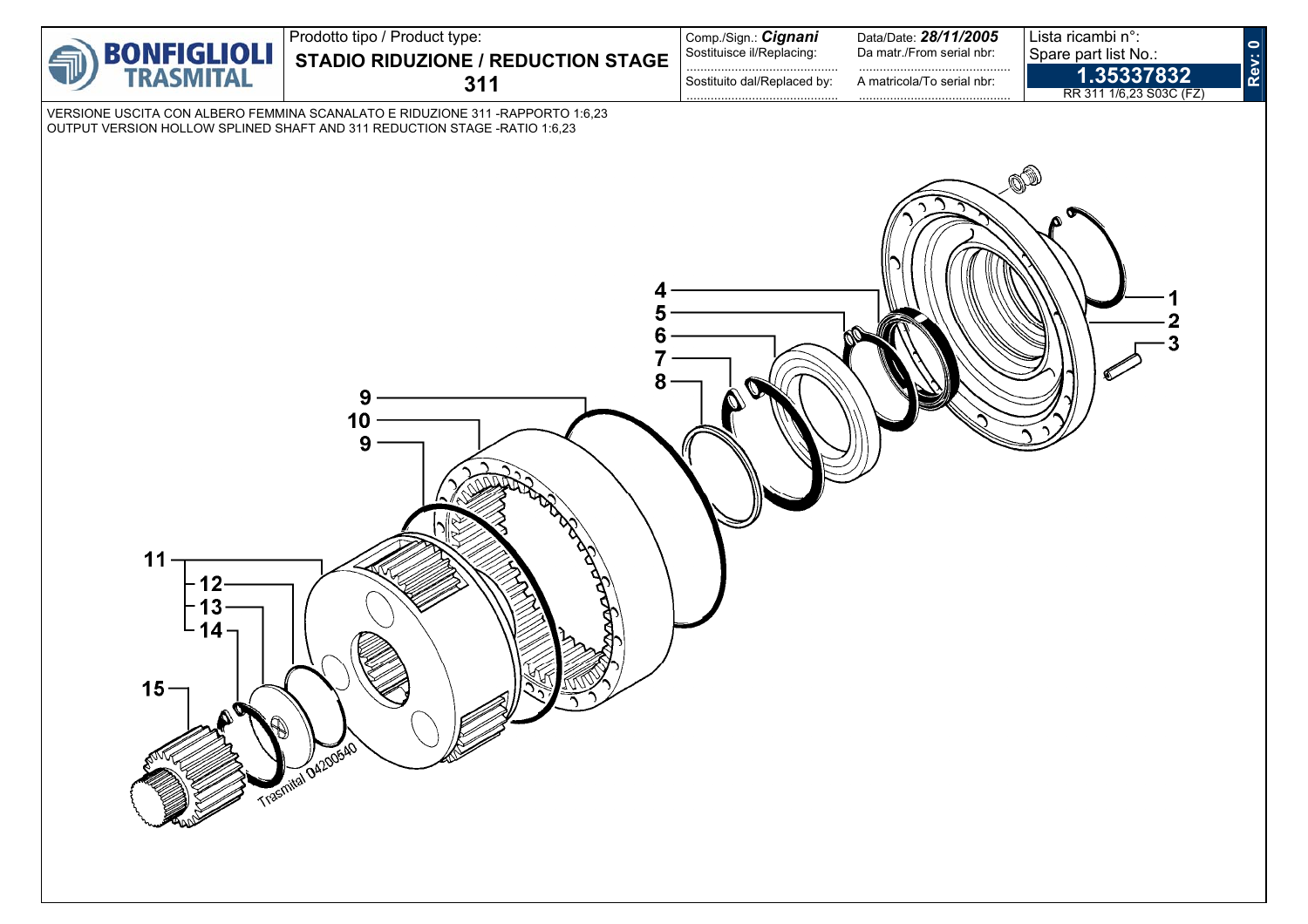|                                                                                                   |                                           |                | Prodotto tipo / Product type: |                                             |        | Comp./Sign.: Cignani             | Data/Date: 28/11/2005           | Lista ricambi n°:                     |       |        |
|---------------------------------------------------------------------------------------------------|-------------------------------------------|----------------|-------------------------------|---------------------------------------------|--------|----------------------------------|---------------------------------|---------------------------------------|-------|--------|
|                                                                                                   | <b>BONFIGLIOLI</b>                        |                |                               | <b>STADIO RIDUZIONE / REDUCTION STAGE</b>   |        | Sostituisce il/Replacing:        | Da matr./From serial nbr:       | Spare part list No.:                  |       | Rev: 0 |
|                                                                                                   | <b>TRASMITAL</b>                          |                |                               | 311                                         |        | .<br>Sostituito dal/Replaced by: | .<br>A matricola/To serial nbr: | 1.35337832<br>RR 311 1/6,23 S03C (FZ) |       |        |
|                                                                                                   | Ref. Codice/Code                          | $\vert$ Qt.    | <b>Denominazione</b>          | <b>Denomination</b>                         |        | <b>Denomination</b>              | <b>Beschreibung</b>             | <b>Note</b>                           |       |        |
| $\mathbf{1}$                                                                                      | 718293030                                 |                | ANELLO SPALLAM.               | <b>CIRCLIP</b>                              |        | <b>ANNEAU ELASTIQUE</b>          | <b>SPRENGRING</b>               | <b>BR160</b>                          |       |        |
| $\overline{2}$                                                                                    | 6650000372                                |                | <b>CORPO RIDUTTORE</b>        | <b>GEARBOX HOUSING</b>                      |        | <b>CARTER REDUCTEUR</b>          | <b>GETRIEBEGEHÄUSE</b>          |                                       |       |        |
| 3                                                                                                 | 718373003                                 | 3              | SPINA ELASTICA                | <b>ELASTIC PIN</b>                          |        | <b>BOUNDON ELASTIC</b>           | <b>SPANNSTIFT</b>               | 16x65 UNI 6873                        |       |        |
| 4                                                                                                 | 710301051A                                |                | <b>ANELLO TENUTA</b>          | <b>SEAL RING</b>                            |        | <b>JOINT D' ETAINCHEITE</b>      | <b>DICHTRING</b>                | 130x160x12 BASL                       |       | #      |
| 5                                                                                                 | 718298088A                                |                | ANELLO ELASTICO               | <b>CIRCLIP</b>                              |        | <b>ANNEAU ELASTIQUE</b>          | <b>SICHERUNGSRING</b>           | UNI 7435-130                          |       |        |
| 6                                                                                                 | 712750030                                 |                | <b>CUSCINETTO</b>             | <b>BEARING</b>                              |        | <b>ROULEMENT</b>                 | <b>LAGER</b>                    | 16026                                 |       | $\#$   |
| $\overline{7}$                                                                                    | 718299134A                                |                | ANELLO ELASTICO               | <b>CIRCLIP</b>                              |        | ANNEAU ELASTIQUE                 | <b>SICHERUNGSRING</b>           | UNI 7437-200                          |       |        |
| 8                                                                                                 | 6662001680                                |                | <b>DISTANZIALE</b>            | <b>SPACER</b>                               |        | <b>ENTRETOISE</b>                | <b>DISTANZSCHEIBE</b>           |                                       |       |        |
| 9                                                                                                 | 715303296                                 | $\overline{2}$ | O-RING                        | O-RING                                      | O-RING |                                  | O-RING                          | 3,50x360                              |       | #      |
| 10                                                                                                | 6641030031                                |                | ANELLO DENTATO                | <b>TOOTHED RING</b>                         |        | ANNEAU DENTEE                    | ZAHNKRANZ                       | z68 m5,00 h96                         |       |        |
| 11                                                                                                | 2T235337832                               |                | RIDUZIONE COMPLETA            | <b>REDUCTION ASSEMBLY</b>                   |        | <b>ENSEMBLE REDUCTION</b>        | UNTERSETZUNGSSRUFE 1:6,23       |                                       |       |        |
| 12                                                                                                | 715303315A                                |                | O-RING                        | O-RING                                      | O-RING |                                  | O-RING                          | 2,62x107,62                           | $11*$ | #      |
| 13                                                                                                | 6660502110                                |                | ANELLO CENTRAGGIO             | <b>CENTERING RING</b>                       |        | ANNEAU CENTRAGE                  | <b>ZENTRIERRING</b>             |                                       | $11*$ |        |
| 14                                                                                                | 718299085A                                |                | ANELLO ELASTICO               | <b>CIRCLIP</b>                              |        | <b>ANNEAU ELASTIQUE</b>          | <b>SICHERUNGSRING</b>           | UNI 7437-110                          | $11*$ |        |
| 15                                                                                                | 6643030060                                |                | <b>SOLARE</b>                 | <b>SUN GEAR</b>                             |        | <b>ENGREN CENTRAL</b>            | SONNENRAD                       | z13 m5,00 1:6,23                      |       |        |
|                                                                                                   |                                           |                |                               |                                             |        |                                  |                                 |                                       |       |        |
|                                                                                                   |                                           |                |                               |                                             |        |                                  |                                 |                                       |       |        |
|                                                                                                   |                                           |                |                               |                                             |        |                                  |                                 |                                       |       |        |
|                                                                                                   |                                           |                |                               |                                             |        |                                  |                                 |                                       |       |        |
|                                                                                                   |                                           |                |                               |                                             |        |                                  |                                 |                                       |       |        |
|                                                                                                   |                                           |                |                               |                                             |        |                                  |                                 |                                       |       |        |
|                                                                                                   |                                           |                |                               |                                             |        |                                  |                                 |                                       |       |        |
|                                                                                                   |                                           |                |                               |                                             |        |                                  |                                 |                                       |       |        |
|                                                                                                   |                                           |                |                               |                                             |        |                                  |                                 |                                       |       |        |
|                                                                                                   |                                           |                |                               |                                             |        |                                  |                                 |                                       |       |        |
|                                                                                                   |                                           |                |                               |                                             |        |                                  |                                 |                                       |       |        |
|                                                                                                   |                                           |                |                               |                                             |        |                                  |                                 |                                       |       |        |
|                                                                                                   |                                           |                |                               |                                             |        |                                  |                                 |                                       |       |        |
|                                                                                                   |                                           |                |                               |                                             |        |                                  |                                 |                                       |       |        |
|                                                                                                   |                                           |                |                               |                                             |        |                                  |                                 |                                       |       |        |
|                                                                                                   |                                           |                |                               |                                             |        |                                  |                                 |                                       |       |        |
|                                                                                                   |                                           |                |                               |                                             |        |                                  |                                 |                                       |       |        |
|                                                                                                   |                                           |                |                               |                                             |        |                                  |                                 |                                       |       |        |
|                                                                                                   |                                           |                |                               |                                             |        |                                  |                                 |                                       |       |        |
|                                                                                                   |                                           |                |                               |                                             |        |                                  |                                 |                                       |       |        |
|                                                                                                   |                                           |                |                               |                                             |        |                                  |                                 |                                       |       |        |
|                                                                                                   |                                           |                |                               |                                             |        |                                  |                                 |                                       |       |        |
|                                                                                                   | *Componenti inclusi nell'assieme indicato |                |                               | # Ricambi consigliati da tenere a magazzino |        |                                  |                                 | <b>Date</b>                           |       |        |
| Sostituis<br>Renlace<br>*Components included in the indicated assembly<br># Recommended for stock |                                           |                |                               |                                             |        |                                  |                                 |                                       |       |        |
| Ref./<br>*Composants inclus dans le sous ensemble<br># Pièces à stocker                           |                                           |                |                               |                                             |        |                                  | Data                            |                                       |       |        |
|                                                                                                   | *In der Baugruppe enthaltene Teile        |                |                               | # Wir empfehlen diese Teile zu bevorraten   |        |                                  |                                 |                                       |       |        |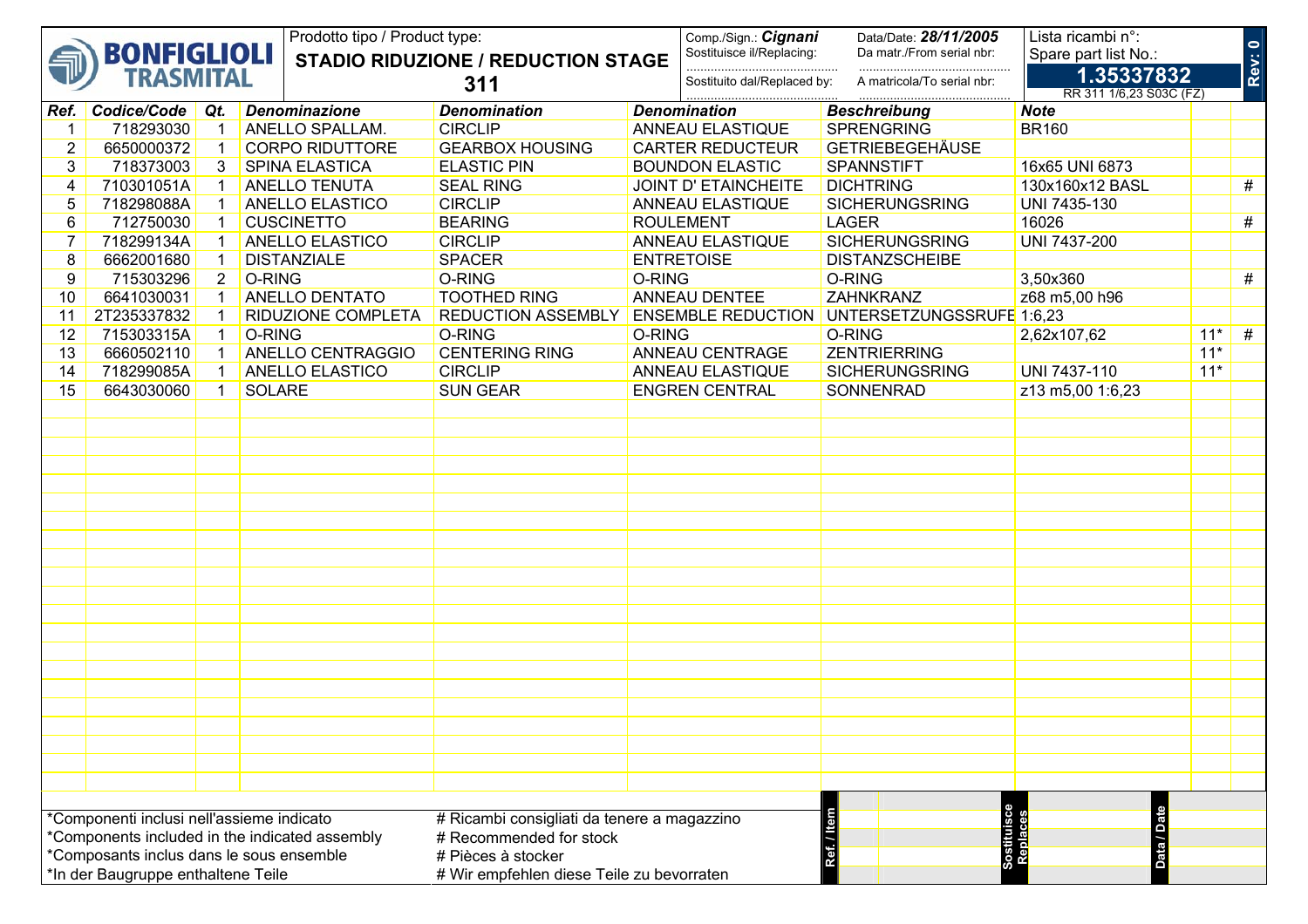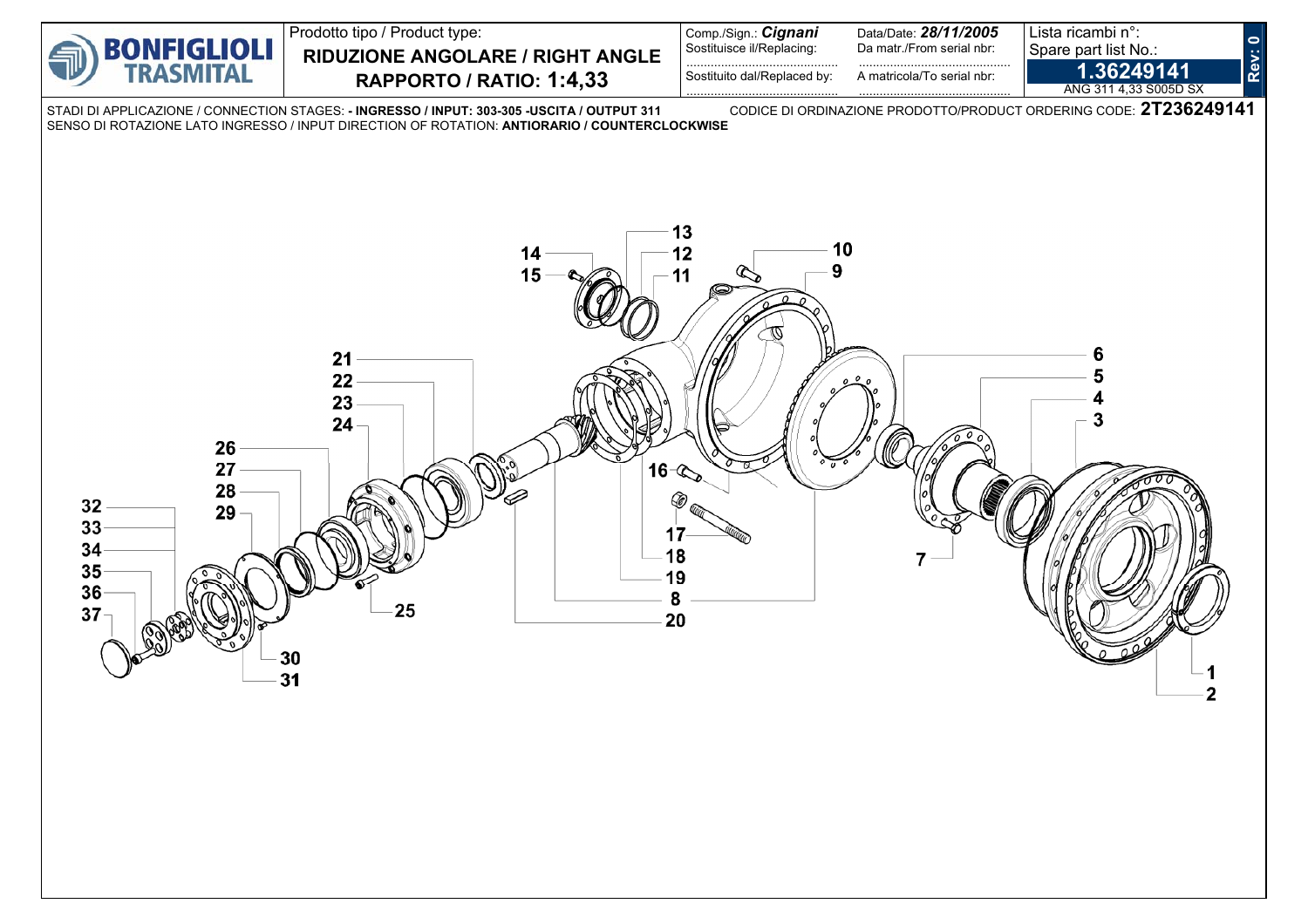| Prodotto tipo / Product type: |                                           |                |                                                |                                             | Comp./Sign.: Cignani | Data/Date: 28/11/2005       | Lista ricambi n°:          |                                     |        |
|-------------------------------|-------------------------------------------|----------------|------------------------------------------------|---------------------------------------------|----------------------|-----------------------------|----------------------------|-------------------------------------|--------|
|                               | <b>BONFIGLIOLI</b>                        |                |                                                | <b>RIDUZIONE ANGOLARE / RIGHT ANGLE</b>     |                      | Sostituisce il/Replacing:   | Da matr./From serial nbr:  | Spare part list No.:                |        |
|                               | <b>TRASMITAL</b>                          |                |                                                | RAPPORTO / RATIO: 1:4,33                    |                      | Sostituito dal/Replaced by: | A matricola/To serial nbr: | 1.36249141<br>ANG 311 4,33 S005D SX | Rev: 0 |
| Ref.                          | Codice/Code                               | Qt.            | <b>Denominazione</b>                           | <b>Denomination</b>                         |                      | <b>Denomination</b>         | <b>Beschreibung</b>        | <b>Note</b>                         |        |
| 1                             | 6660000910                                |                | <b>GHIERA REGISTRO</b>                         | <b>NUT</b>                                  | <b>ECROU</b>         |                             | <b>RUNDMUTTER</b>          | M155x2,00                           |        |
| $\overline{2}$                | 6654000392                                |                | FLANGIA COLLEGAM.                              | <b>CONNECTING FLANGE</b>                    | <b>BRIDE</b>         |                             | <b>VERBINDUNGS FLANSCH</b> |                                     |        |
| 3                             | 6684000010                                |                | O-RING                                         | O-RING                                      | O-RING               |                             | O-RING                     | 338,4x3,53                          | #      |
| 4                             | 712758019A                                |                | <b>CUSCINETTO</b>                              | <b>BEARING</b>                              |                      | <b>ROULEMENT</b>            | <b>LAGER</b>               | 32020X                              |        |
| 5                             | 6632580212                                |                | <b>MOZZO FLANGIATO</b>                         | <b>HUB</b>                                  | <b>MOYEU</b>         |                             | <b>NABE</b>                |                                     |        |
| 6                             | 712758139A                                |                | <b>CUSCINETTO</b>                              | <b>BEARING</b>                              |                      | <b>ROULEMENT</b>            | <b>LAGER</b>               | 33210                               |        |
| $\overline{7}$                | 711356017                                 | 16             | <b>VITE</b>                                    | <b>SCREW</b>                                | <b>VIS</b>           |                             | <b>SCHRAUBE</b>            | UNI 5739 M12x35-8.8                 |        |
| 8                             | 6667505210                                |                | <b>COPPIA CONICA</b>                           | <b>BEVEL GEAR</b>                           |                      | <b>COUPLE CONIQUE</b>       | <b>KEGELTRIEB</b>          | 1:4,33                              |        |
| 9                             | 6652000291                                |                | <b>CORPO ANGOLARE</b>                          | <b>HOUSING</b>                              | <b>CARTER</b>        |                             | <b>GEHÄUSE</b>             |                                     |        |
| 10                            | 720961001A                                | 16             | <b>VITE</b>                                    | <b>SCREW</b>                                | <b>VIS</b>           |                             | <b>SCHRAUBE</b>            | UNI 5931 M14x40-8.8                 |        |
| 11                            | 712770184A                                |                | <b>SPESSORE</b>                                | <b>SPACER</b>                               |                      | <b>EPAISSEUR</b>            | <b>AUSGLEICHSCHEIBE</b>    | 80,2x89,8x0,3                       |        |
| 12                            | 712770185A                                |                | <b>SPESSORE</b>                                | <b>SPACER</b>                               |                      | <b>EPAISSEUR</b>            | <b>AUSGLEICHSCHEIBE</b>    | 80,2x89,8x0,10                      |        |
| 13                            | 715303242                                 |                | O-RING                                         | O-RING                                      | O-RING               |                             | O-RING                     | 2,62x82,22                          | #      |
| 14                            | 6656000050                                |                | CAPPELLOTTO                                    | <b>CAP NUT</b>                              |                      | <b>CAPUCHON</b>             | ABSCHLUSSKAPPE             |                                     |        |
| 15                            | 711355005                                 | 6              | <b>VITE</b>                                    | <b>SCREW</b>                                | <b>VIS</b>           |                             | <b>SCHRAUBE</b>            | UNI 5739 M10x25-8.8                 |        |
| 16                            | 720961006A                                |                | <b>VITE</b>                                    | <b>SCREW</b>                                | <b>VIS</b>           |                             | <b>SCHRAUBE</b>            | UNI 5931 M14x50-8.8                 |        |
| 17                            | 6683900090                                |                | <b>GANCIO</b>                                  | <b>HOOK</b>                                 | <b>CROCHET</b>       |                             | <b>HAKEN</b>               |                                     | #      |
| 18                            | 6661500150                                |                | <b>SPESSORE</b>                                | <b>SPACER</b>                               |                      | <b>EPAISSEUR</b>            | <b>AUSGLEICHSCHEIBE</b>    |                                     |        |
| 19                            | 6661500160                                |                | <b>SPESSORE</b>                                | <b>SPACER</b>                               |                      | <b>EPAISSEUR</b>            | <b>AUSGLEICHSCHEIBE</b>    |                                     |        |
| 20                            | 712480077                                 |                | <b>LINGUETTA</b>                               | <b>KEY</b>                                  |                      | <b>LANGUETTE</b>            | <b>PASSFEDER</b>           | 16x10x50 B TS00019                  |        |
| 21                            | 712770021                                 |                | <b>RALLA</b>                                   | <b>FLANGE</b>                               | <b>BUTEE</b>         |                             | <b>SCHEIBE</b>             | 65x90x5,25                          |        |
| 22                            | 712758109                                 |                | <b>CUSCINETTO</b>                              | <b>BEARING</b>                              |                      | <b>ROULEMENT</b>            | <b>LAGER</b>               | 32313                               |        |
| 23                            | 715303270                                 |                | O-RING                                         | O-RING                                      | O-RING               |                             | O-RING                     | 2,62x133,02                         | #      |
| 24                            | 6653002230                                |                | <b>COPERCHIO CHIUSURA</b>                      | <b>COVER</b>                                |                      | <b>COUVERCLE</b>            | <b>DECKEL</b>              |                                     |        |
| 25                            | 720971001                                 | 8              | <b>VITE</b>                                    | <b>SCREW</b>                                | <b>VIS</b>           |                             | <b>SCHRAUBE</b>            | UNI 5931 M10x45-12.9                |        |
| 26                            | 712758063                                 |                | <b>CUSCINETTO</b>                              | <b>BEARING</b>                              |                      | <b>ROULEMENT</b>            | <b>LAGER</b>               | 30312                               |        |
| 27                            | 715303244A                                |                | O-RING                                         | O-RING                                      | O-RING               |                             | O-RING                     | 2,62x120,32                         | #      |
| 28                            | 710319006                                 |                | <b>ANELLO TENUTA</b>                           | <b>SEAL RING</b>                            |                      | <b>JOINT D' ETAINCHEITE</b> | <b>DICHTRING</b>           | 85x110x14,5 CASSETT                 | #      |
| 29                            | 6657001800                                |                | <b>COPERCHIO CHIUSURA</b>                      | <b>COVER</b>                                |                      | <b>COUVERCLE</b>            | <b>DECKEL</b>              |                                     |        |
| 30                            | 711353005                                 | 4              | <b>VITE</b>                                    | <b>SCREW</b>                                | <b>VIS</b>           |                             | <b>SCHRAUBE</b>            | UNI 5739 M6x14-8.8                  |        |
| 31                            | 6672000400                                |                | <b>FLANGIA ATTACCO</b>                         | <b>CONNECTING FLANGE</b>                    | <b>BRIDE</b>         |                             | ANBAUFLANSCH               |                                     |        |
| 32                            | 6661500660                                | $\overline{1}$ | SPESSORE                                       | <b>SPACER</b>                               |                      | <b>EPAISSEUR</b>            | <b>AUSGLEICHSCHEIBE</b>    |                                     |        |
| 33                            | 6661500670                                |                | <b>SPESSORE</b>                                | <b>SPACER</b>                               |                      | <b>EPAISSEUR</b>            | <b>AUSGLEICHSCHEIBE</b>    |                                     |        |
| 34                            | 6661500700                                |                | <b>SPESSORE</b>                                | <b>SPACER</b>                               |                      | <b>EPAISSEUR</b>            | <b>AUSGLEICHSCHEIBE</b>    |                                     |        |
| 35                            | 6656000700                                |                | CAPPELLOTTO                                    | <b>CAP NUT</b>                              |                      | <b>CAPUCHON</b>             | ABSCHLUSSKAPPE             |                                     |        |
| 36                            | 720971107                                 | 4              | <b>VITE</b>                                    | <b>SCREW</b>                                | <b>VIS</b>           |                             | <b>SCHRAUBE</b>            | UNI 5931 M12x45-12.9                |        |
|                               |                                           |                |                                                |                                             |                      |                             |                            |                                     |        |
|                               | *Componenti inclusi nell'assieme indicato |                |                                                | # Ricambi consigliati da tenere a magazzino |                      |                             |                            |                                     |        |
|                               |                                           |                | *Components included in the indicated assembly | # Recommended for stock                     |                      |                             |                            | Sostituisce<br>Replaces             |        |
|                               |                                           |                | *Composants inclus dans le sous ensemble       | # Pièces à stocker                          |                      |                             | Ref./                      | Data                                |        |
|                               | *In der Baugruppe enthaltene Teile        |                |                                                | # Wir empfehlen diese Teile zu bevorraten   |                      |                             |                            |                                     |        |
|                               |                                           |                |                                                |                                             |                      |                             |                            |                                     |        |